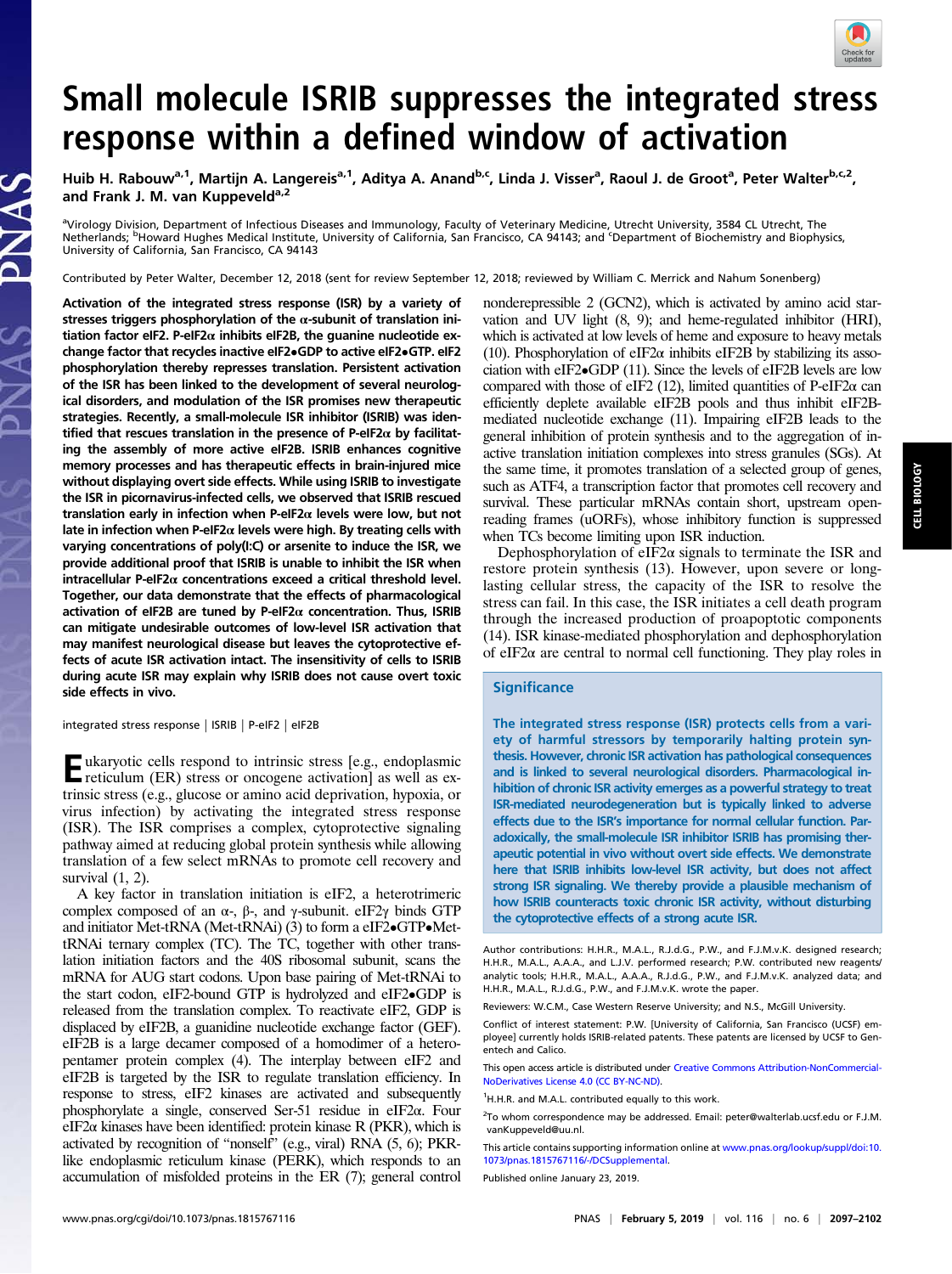the regulation of translation during mitosis and thereby in cytokinesis and cell proliferation (15–17).

Dysregulation of the ISR has been linked to cancer, diabetes, and inflammation (18–20). Moreover, there is growing evidence of persistent, smoldering ISR activation in neurodegenerative diseases and conditions exhibiting memory consolidation defects, such as traumatic brain injury (18–21). Pharmacological modulation of the ISR has been proposed as a promising therapeutic strategy to treat these neurological conditions that are characterized by chronic eIF2α phosphorylation. Recently, a small-molecule ISR inhibitor, ISRIB, was identified to rescue protein translation and prevent SG formation in the presence of P-eIF2 $\alpha$  (19, 22). Structural, genetic and biochemical evidence revealed that ISRIB targets eIF2B (23– 26). ISRIB enhances eIF2B's GEF activity by promoting the assembly of the fully active heterodecameric eIF2B complex from smaller subcomplexes (24, 25). ISRIB's ability to restore the cellular translational capacity upon ISR activation implicated it as a promising tool to modulate ISR-regulated neurological processes and diseases. Indeed, ISRIB enhances cognitive memory processes (19), has beneficial effects in prion-diseased mice (27), and remedies cognitive defects resulting from brain injuries (21). Remarkably, ISRIB does so without causing the side effects that were previously observed upon suppressing the ISR by approaches that directly targeted eIF2 $\alpha$  kinases in vivo (27–29).

In this study, we initially set out to investigate the effect of ISRIB in cells infected with an ISR-inducing recombinant picornavirus lacking its PKR antagonist (30, 31). We observed that ISRIB suppressed the ISR early in infection, when the amount of viral dsRNA and the level of P-eIF2α were relatively low, but not late in infection, when dsRNA and P-eIF2 $\alpha$  levels were relatively high. This prompted us to investigate more systematically ISRIB's ability to rescue translation at varying levels of P-eIF2α. To this end, we treated cells with different concentrations of poly(I:C) or arsenite, which trigger the ISR by activating PKR or HRI, respectively. The results show that ISRIB inhibits the ISR when  $P$ -eIF2 $\alpha$  levels are below a critical threshold (i.e., 45–70% of the maximum phosphorylation), but not when P-eIF2α levels exceed this threshold level. These findings are consistent with in vitro studies (24) and demonstrate that potentially negative effects of pharmacological eIF2B assembly may be sidestepped under conditions of enhanced phosphorylation of eIF2. The observation that ISRIB is only functional within a narrow range of P-eIF2 $\alpha$  concentrations may explain the lack of toxic side effects that ISRIB displays in vivo.

#### Results

ISRIB Inhibits the ISR Induced by a Recombinant Picornavirus only Early in Infection, When P-eIF2 $\alpha$  Levels Are Relatively Low. Picornaviruses, like other RNA viruses, synthesize dsRNA in an indispensable intermediate step of their replication process. These dsRNAs are detected by PKR to activate the ISR and limit the production of viral proteins. As a countermeasure, many viruses have evolved strategies to delay or suppress this antiviral response. We set out to test the ability of ISRIB to inhibit the ISR during infection with a recombinant encephalomyocarditis virus (EMCV) containing debilitating mutations in a zinc-finger domain of its Leader protein, the viral protein that serves as PKR antagonist  $(EMCV<sup>Zn</sup>)$  (32, 33). To assess the effect of ISRIB on the ISR in virus-infected cells, we treated HeLa-R19 cells with ISRIB for 1 h from 5 h postinfection (p.i.) until 6 h p.i. and monitored active translation using a ribopuromycilation assay for 15 min at the 6-h time point p.i. (34). This time point is relatively late in the infection cycle, as a single round of replication of this virus takes only 6–8 h (Fig. 1A). Viral dsRNA replication intermediates are readily detected at ∼4 h p.i. and reach a maximum level at ∼6 h p.i. (Fig. 1B). As a positive control, we treated cells with 50  $\mu$ M sodium arsenite, a commonly used method to trigger the ISR via HRI activation (35, 36). In both arsenite-treated and virus-infected cells, we observed eIF2α phosphorylation and concomitant translational repression.

Remarkably, ISRIB treatment failed to restore translation efficiency in infected cells, while translation in arsenite-treated cells was largely rescued (Fig. 1C). Similar results were obtained in U2OS cells, sug-gesting that this effect was not cell-type specific ([SI Appendix](https://www.pnas.org/lookup/suppl/doi:10.1073/pnas.1815767116/-/DCSupplemental), Fig. S1). We noted that the level of eIF2 $\alpha$  phosphorylation in virus-infected cells at 6 h p.i. was higher than in cells treated with 50  $\mu$ M arsenite, suggesting a correlation between ISRIB's ability to inhibit the ISR and the extent of eIF2 $\alpha$  phosphorylation.

We hypothesized that ISRIB is only functional when P-eIF2 $\alpha$ levels are relatively low. To test this notion, we monitored the effects of ISRIB on SG formation in EMCV-L<sup>Zn</sup>–infected cells at earlier time points p.i., when smaller amounts of dsRNA were present. ISRIB suppressed SG formation at the earliest time point at which SGs were detected (4 h p.i.) but not later in infection (Fig. 2A), suggesting that ISRIB's ability to antagonize the ISR indeed depends on the concentration of the stress trigger. We next quantified intracellular P-eIF2 $\alpha$  levels by flow cytometry. Indeed, the level of P-eIF2α in virus-infected cells increased gradually from 3 to 6 h p.i. (Fig. 2B), correlating with the timing of dsRNAs accumulation (Fig. 1B) and the appearance of SGs (Fig. 2A). Furthermore, our data indicated that a plateau level of  $P$ -eIF2 $\alpha$  was reached late in infection (5–6 h p.i.). To rule out that this observed maximum level of P-eIF2 $\alpha$  was caused by a detection limit of our flow cytometry approach, we compared flow cytometry ([SI Appendix](https://www.pnas.org/lookup/suppl/doi:10.1073/pnas.1815767116/-/DCSupplemental), [Fig. S2](https://www.pnas.org/lookup/suppl/doi:10.1073/pnas.1815767116/-/DCSupplemental)A) and Western blotting ([SI Appendix](https://www.pnas.org/lookup/suppl/doi:10.1073/pnas.1815767116/-/DCSupplemental), Fig. S2B) as readout methods for P-eIF2 $\alpha$  levels in cells stressed with increasing arsenite concentrations. The arsenite concentration at which the plateau level of P-eIF2α level was reached (∼250 μM) was similar between the two detection methods. By comparing Western blot band



Fig. 1. ISRIB does not inhibit virus-induced ISR activity late in infection. (A and  $B$ ) HeLa-R19 cells were infected at MOI 20 with EMCV-L<sup>Zn</sup>. (A) At the indicated time points,  $EMCV-L^{Zn}$  genome copies per cell were quantified by qPCR. A representative of two independent experiments is shown. Error bars indicate SEM of triplicate measurements. (B) At the same time points, dsRNA content in EMCV-L<sup>Zn</sup>–infected cells was analyzed by flow cytometry ( $n = 3$ ). (C) Cells were infected with EMCV-L<sup>Zn</sup> for 6 h or treated with 50  $\mu$ M arsenite for 1 h. One hour before harvesting, cells were treated with 200 nM ISRIB or left untreated. Fifteen minutes before harvesting, all samples were treated with 20  $\mu$ g/mL puromycin. Arsenite and EMCV-L<sup>2n</sup> were kept the cells during these treatments. Subsequently, cells were harvested and analyzed by Western blot, using the indicated antibodies. A representative of two independent experiments is shown.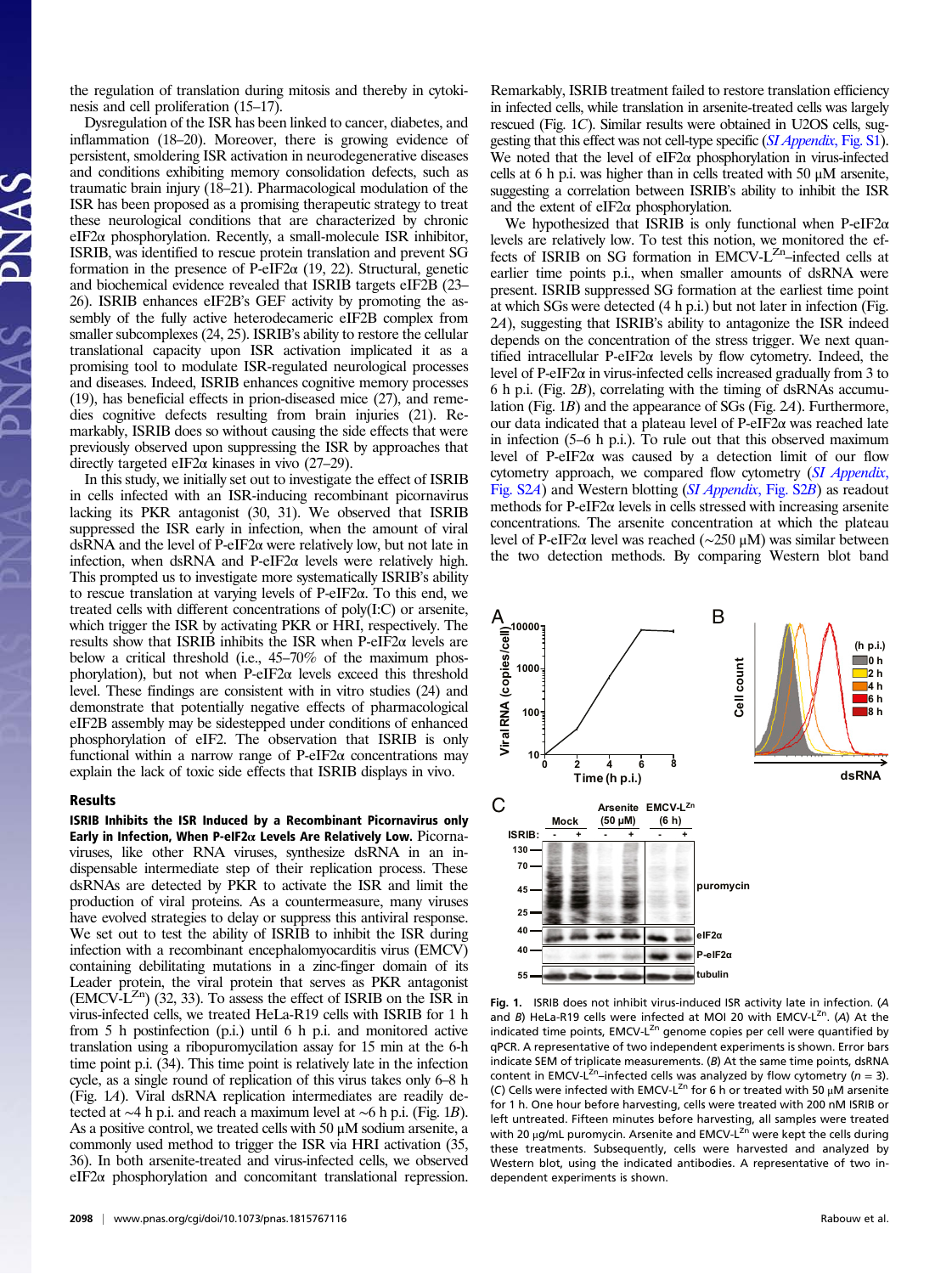

Fig. 2. ISRIB inhibits only the virus-induced ISR early in infection, when P-eIF2 $\alpha$ levels are relatively low. HeLa-R19 cells were infected at MOI 20 with EMCV-L<sup>Zn</sup>. (A) At the indicated time points, cells were fixed in PFA and analyzed by an immunofluorescence assay using antibodies specific to SG marker G3BP1. Percentages of SG positive cells were quantified from at least four images. Representative images are shown on the Left, quantification is shown on the Right. Error bars indicate SEM. Statistical significance was analyzed by a two-way ANOVA, with Bonferroni post hoc test  $(***P < 0.001)$ . (B) At the indicated time points, cells were harvested and the level of P-eIF2α was analyzed by flow cytometry. Results are shown as histograms (Left) and the percentage increase in mean fluorescence intensity is shown on the Right. Mock-infected cells are set at 0% induction; maximum P-eIF2α level was set at 100% induction. Shown is a representative of two independent experiments.

intensity ratios of P-eIF2 $\alpha$  and (total) eIF2 $\alpha$  in cell lysates to those of purified eIF2α samples containing known percentages of P-eIF2 $\alpha$  ([SI Appendix](https://www.pnas.org/lookup/suppl/doi:10.1073/pnas.1815767116/-/DCSupplemental), Fig. S3), we furthermore showed that this upper limit of P-eIF2 $\alpha$  levels (defined as 100% P-eIF2 $\alpha$ ) represents almost complete phosphorylation of the cellular eIF2 $\alpha$ pool. Collectively, these data demonstrate that the maximum level of eIF2α phosphorylation observed under harsh stress conditions represents the upper limit of eIF2 $\alpha$  phosphorylation that was reached.

Taken together, the data suggest that during  $EMCV-L^{Zn}$  infection, increasing concentrations of dsRNA cause the level of P-eIF2 $\alpha$  to gradually increase until it reaches a plateau level from ∼5 h p.i. onwards. At these high P-eIF2α levels, ISRIB no longer antagonized the ISR. Upon further increasing the ISRIB concentration (up to 1,600 nM), ISRIB still failed to suppress the ISR ([SI Appendix](https://www.pnas.org/lookup/suppl/doi:10.1073/pnas.1815767116/-/DCSupplemental), Fig. S4). By contrast, up to ∼4 h p.i. when P-eIF2α levels were ∼35% of the maximal level, ISRIB potently suppressed the ISR in infected cells.

ISRIB Fails to Antagonize the Effects of High P-eIF2 $\alpha$  Levels Induced by Poly(I:C). Virus infections cause extensive changes in multiple processes in the host cell. Hence, we could not exclude that some virus-induced change(s) in one way or the other affected the ISRIB's ability to suppress the ISR in infected cells. To provide more direct support for the link between the level of  $P$ -eIF2 $\alpha$  and the ability of ISRIB to counteract the dsRNA-induced ISR, we next tested the efficacy of ISRIB in cells transfected with increasing concentrations of poly(I:C), a dsRNA mimic that—like  $EMCV-L^{Zn}$  infection—triggers the PKR branch of the ISR (Fig. 3). In the absence of ISRIB, we observed SG formation in cells transfected with 0.25 ng of poly(I:C) or more. ISRIB prevented SG formation only in cells transfected with relatively low poly(I:C) concentrations (1 ng or less) but not when larger amounts of  $poly(I:C)$  were used (Fig. 3A). At the highest concentration of  $poly(I:C)$  at which ISRIB could counteract the ISR (i.e., 1 ng), the P-eIF2α level was ~45% of the maximum (Fig. 3B). Transfection of 2 ng of poly(I:C) induced  $>70\%$  of the maximum P-eIF2 $\alpha$  concentration and rendered ISRIB ineffective. Together, these data suggest that a threshold level of  $P$ -eIF2 $\alpha$  exists in the range of 45–70% of the maximum, above which ISRIB can no longer antagonize the ISR.

ISRIB also Fails to Antagonize High P-eIF2α Levels Induced by Arsenite Treatment. Thus far, we tested ISRIB in cells exposed to EMCV- $L^{Zn}$  infection or poly(I:C) transfection, both of which induce the ISR via activation of the dsRNA sensor PKR. Since ISRIB acts downstream of P-eIF2α, we expected similar results irrespective of which stress sensor was activated. To provide further support for this notion, we used multiple arsenite concentrations to induce HRI-mediated ISR activation. Again, we correlated the ability of ISRIB to counteract SG formation (Fig. 4A) to P-eIF2 $\alpha$  levels (Fig. 4B). In the absence of ISRIB, SG formation was observed in cells treated with 50 μM arsenite or more. The presence of ISRIB increased the arsenite concentration required to induce SG formation to 200  $\mu$ M or more (Fig. 4A). The highest arsenite concentration at which ISRIB blocked SG formation (100 μM) resulted in ∼40% of the maximum P-eIF2α level. At 200 μM arsenite, which induced ∼75% P-eIF2α, ISRIB showed no effect. Importantly, the P-eIF2 $\alpha$  threshold level above which ISRIB no longer antagonized the ISR (between 40% and 70%) was similar to that observed in poly(I:C)-transfected cells (i.e., between 45% and 70%).

To directly determine ISRIB's influence on translation rates, we performed  $\int^{35}$ S]methionine pulse labeling to monitor active translation in cells exposed to different arsenite concentrations in the presence or absence of ISRIB (Fig. 4C). In the absence of ISRIB, arsenite concentrations of 25 μM and higher were sufficient to inhibit translation. ISRIB largely rescued translation in cells treated with low arsenite concentrations (between 25 μM and 100  $\mu$ M). However, upon treatment with higher arsenite concentrations ( $>$ 250  $\mu$ M), translation was severely impaired, even in the presence of ISRIB. These data are in line with our immunofluorescence data (Fig. 4A) showing the formation of

**- ISRIB**

**+ ISRIB**



**P-eIF2α**

**01 34 2 Poly(I:C) (ng)**

**0**

**P-eIF2α (%)**<br>3<br>3 **80**<br>30 **60 40 20**

Fig. 3. ISRIB fails to counteract high poly(I:C)-induced P-eIF2α levels. HeLa-R19 cells were transfected with a total of 100 ng RNA, out of which the indicated amounts of poly(I:C), supplemented with total cellular RNA. (A) Six hours posttransfection, cells were fixed in PFA and SG formation was analyzed by an immunofluorescence assay. Shown are representative images (Left) and quantifications of at least four images per sample (Right). Error bars indicate SEM. Statistical significance was analyzed by a two-way ANOVA, with Bonferroni post hoc test (\*\* $P < 0.01$ ; \*\*\* $P < 0.001$ ). (B) Six hours posttransfection, P-eIF2 $\alpha$ levels in the transfected cell populations were analyzed by flow cytometry. Results are shown as histograms (Left) and the percentage increase in P-eIF2 $\alpha$ mean fluorescence intensity is shown on the Right. Mock-infected cells are set at 0% induction; maximum P-eIF2α level was set at 100% induction. Shown is a representative of two independent experiments.

**0.25 ng 0.5 ng 1 ng 2 ng 4 ng**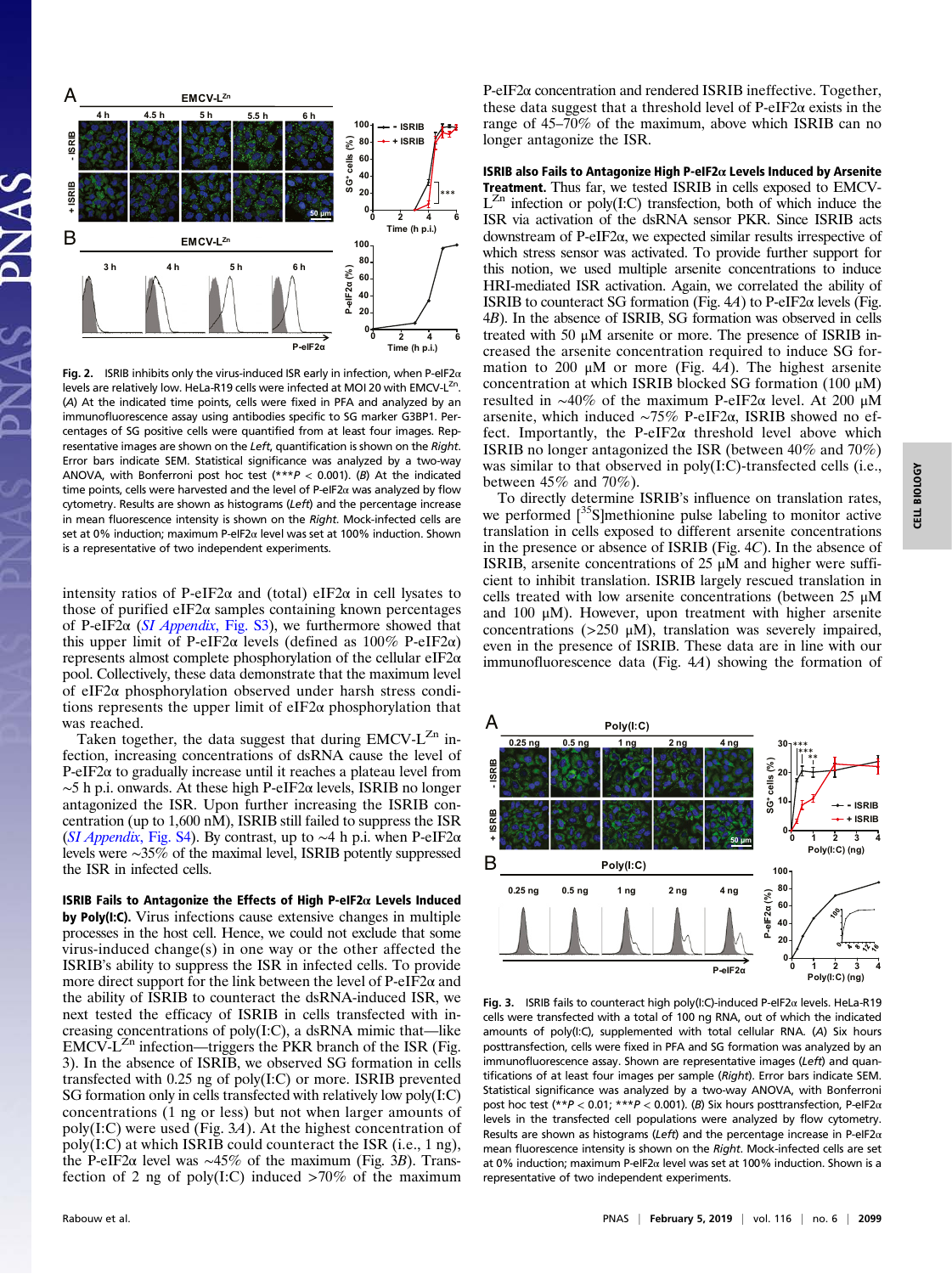

Fig. 4. ISRIB does not rescue translation in the presence of high P-eIF2 $\alpha$ levels irrespective of the eIF2α kinase involved. HeLa-R19 cells were treated with the indicated arsenite concentrations for 1 h. (A) Cells were fixed in PFA and SG formation was analyzed by an immunofluorescence assay, using antibodies specific to G3BP1. Shown are representative images (Left) and quantifications of at least four images per sample (Right). Error bars indicate SEM. Statistical significance was analyzed by a two-way ANOVA, with Bonferroni post hoc test (\*\*\*P < 0.001). (B) P-eIF2 $\alpha$  levels were analyzed by flow cytometry. Results are shown as histograms (Left) and the percentage increase in P-eIF2α mean fluorescence intensity is shown on the Right. Mockinfected cells are set at 0% induction; maximum P-eIF2α level was set at 100% induction. Shown is a representative of three independent experiments. (C) Cells were treated for 30 min with the indicated arsenite concentrations, and subsequently translation was pulse labeled using <sup>35</sup>S Met/ Cys for another 90 min in medium containing the same arsenite concentrations. <sup>35</sup>S incorporation into newly synthesized proteins was analyzed using a phosphor imager (Left) and quantified using ImageJ software (Right). Error bars indicate SEM of duplicate measurements. A representative of two independent experiments is shown. Statistical significance was analyzed by a two-way ANOVA, with Bonferroni post hoc test  $(**P < 0.01)$ .

SGs in ISRIB-treated cells exposed to arsenite concentrations of 200 μM and higher.

Besides the inhibitory effect on general translation, the ISR mediates enhanced translation of a subset of mRNAs that contain uORFs, such as ATF4 mRNA. To test the effects of ISRIB on the expression of these stress-induced proteins, we used a HEK293T reporter cell line that expresses firefly luciferase under the control of the ATF4 uORFs (19). To activate the ISR, we treated cells with the indicated arsenite concentrations for 2 h. In the absence of ISRIB, we observed increased ATF4 reporter expression upon treatment with arsenite concentrations of 32 nM and higher (Fig. 5A). This is in line with a previous report which shows that less PeIF2 $\alpha$  is required for the induction of ATF4 than for translational inhibition (37). At low arsenite concentrations (32 nM–4  $\mu$ M), ISRIB prevented the enhanced expression of the ATF4 reporter (Fig. 5B). In contrast, we found that upon treatment with higher concentrations of arsenite ( $\geq$ 20 µM), ATF4 reporter expression was induced even in the presence of ISRIB.

# Discussion

In this study, we provide evidence that ISRIB antagonizes the ISR only when P-eIF2 $\alpha$  levels are below a critical threshold. By analyzing translation efficiency and stress granule formation in HeLa or

U2OS cells infected with a recombinant picornavirus lacking its PKR antagonist, we showed that ISRIB inhibited the ISR early in infection, when levels of viral dsRNA and P-eIF2 $\alpha$  were relatively low, but not at later time points when levels of dsRNA and  $P$ -eIF2 $\alpha$ were high. To extend this observation, we performed a detailed analysis of the P-eIF2 $\alpha$  levels and the ability of ISRIB to inhibit the ISR upon treatment of HeLa cells with varying concentrations of poly(I:C) or arsenite. We found that the level of  $P$ -eIF2 $\alpha$  correlated with the concentration of stress trigger used but reached a plateau under severe stress conditions. Thus, the extent of eIF2 $\alpha$  phosphorylation is graduated, quantitatively reflecting the severity of the stress situation. Importantly, the P-eIF2 $\alpha$  concentration continued to increase even beyond the concentration necessary to suppress protein synthesis. Irrespective of the stress inducer used, ISRIB antagonized the ISR only when  $P$ -eIF2 $\alpha$  levels were below a critical threshold. This threshold was determined to be somewhere between 45% and 70% of the maximum P-eIF2α level that could be observed in HeLa cells and was similar in cells infected with virus, transfected with poly(I:C), or treated with arsenite. Using an ATF4 reporter cell line, we also showed that ISRIB failed to block the expression of stress-induced proteins in the presence of high intracellular P-eIF2α levels. Taken together, our data show that ISRIB is effective only under conditions of limited stress.

Early studies of translation repression by  $P$ -eIF2 $\alpha$  have shown that partial eIF2 $\alpha$  phosphorylation could efficiently block translation. In reticulocyte lysates, translation initiation was suppressed when the fraction of phosphorylated eIF2 $\alpha$  was increased from  $~\sim$ 10% under basal conditions to 20–40% (38). In line with these data, our results show that only ∼20% of the maximum level of P $eIF2\alpha$  is sufficient to block translation and induce the formation of SGs in living cells. In the presence of ISRIB, this threshold level of P-eIF2 $\alpha$  was increased to 45–70% of the maximum. Importantly, this threshold level of P-eIF2 $\alpha$  appeared independent of the stress trigger, and hence of the eIF2α kinase involved. These data are in line with published in vitro data showing that ISRIB increased the GEF activity of eIF2B in the presence of P-eIF2, but failed to do so when the P-eIF2:eIF2 ratio was increased further (24). Taken together, the data from these in vitro GEF assays and our data from assays in live cells suggest that ISRIB desensitizes cells to  $P$ -eIF2 $\alpha$ , unless the P-eIF2 $\alpha$  concentration exceeds a critical threshold level.

Formation of decameric eIF2B requires dimerization of eIF2B (βγδe) subcomplexes. The resulting octamers contain an interface for association of an eIF2B $\alpha$  dimer (25). Since eIF2B $\alpha$  is essential for P-eIF2's ability to inhibit eIF2B (39), P-eIF2 likely binds only the full eIF2B decamer, not its subcomplexes. Thereby, P-eIF2 likely promotes eIF2B decamer formation and mediates sequestration of eIF2B subcomplexes into inactive P-eIF2•eIF2B complexes. Consequently, high P-eIF2 concentrations may deplete the



Fig. 5. ISRIB interferes with ATF4 expression only within a defined window of PeIF2α concentrations. HEK293T cells stably expressing the ATF4-luc reporter were treated with the indicated amounts of arsenite for 2 h in the presence or absence of ISRIB. Shown are the relative luminescence units (RLU) values (A), plotted once more as the difference in RLU values between cells treated with ISRIB and without ISRIB (B). Error bars indicate SEM of triplicate measurements. A representative of two independent experiments is shown. Statistical significance was analyzed by a two-way ANOVA, with Bonferroni post hoc test (\*P < 0.05; \*\*P < 0.01).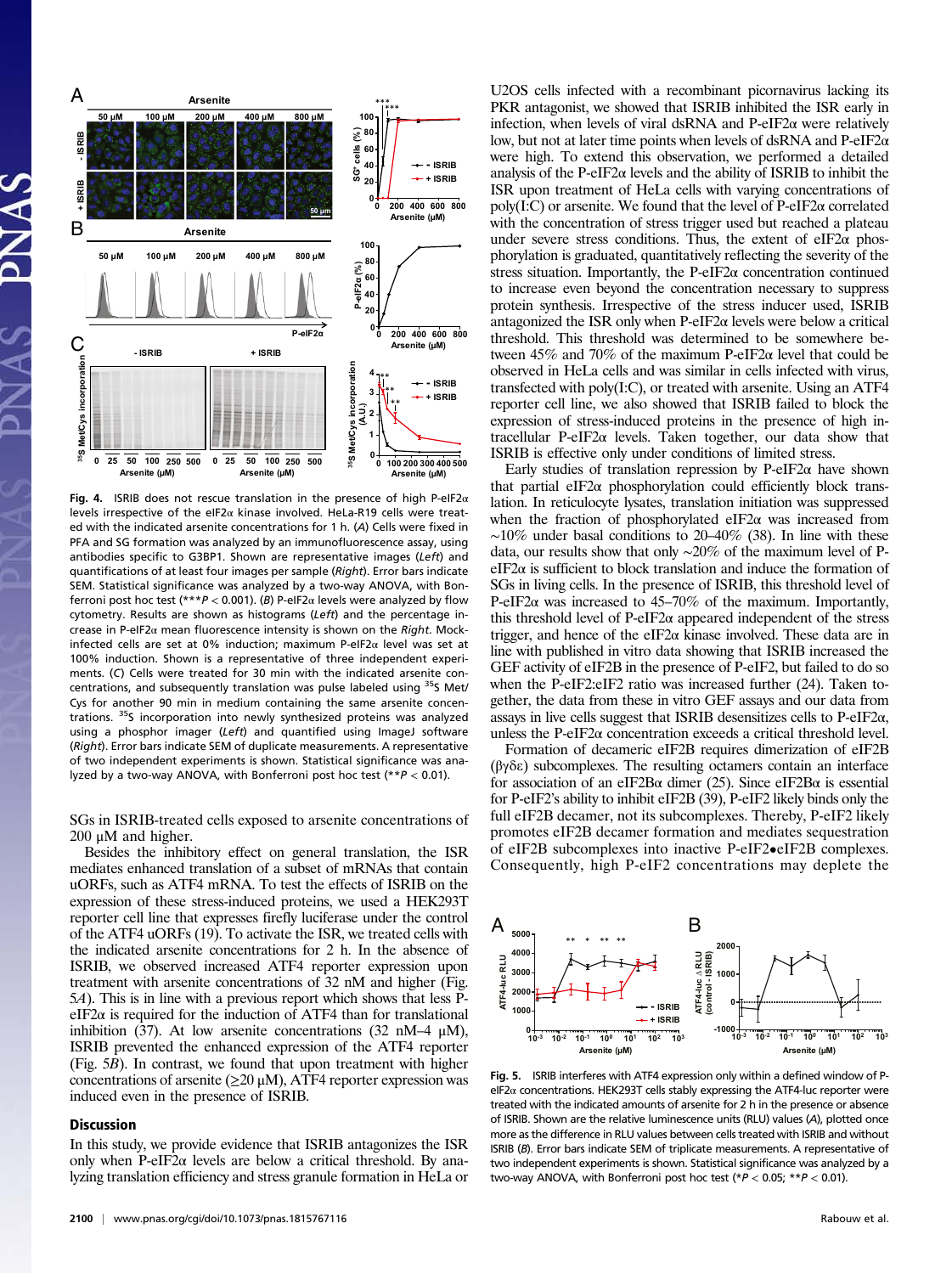cytoplasmic pools of eIF2B building blocks. This provides a plausible explanation for ISRIB's lack of effect in the presence of high P-eIF2 levels, since the absence of eIF2B subcomplexes prevents ISRIB from assembling active eIF2B decamers.

In most studies that investigate the ISR, eIF2 $\alpha$  phosphorylation is induced by exposing cells to sodium arsenite, thapsigargin, tunicamycin, DTT, MG132, poly(I:C), or heat shock. It is unclear to what extent these treatments reflect physiologically relevant stress situations. In this study, we used a virus lacking its PKR antagonist to assess the ability of ISRIB to antagonize the ISR induced by a viral stress trigger (i.e., viral dsRNA) with natural intracellular localization and in physiological quantities. We showed that ISRIB inhibits the ISR early in infection, when little viral dsRNA has been produced and P-eIF2 $\alpha$  levels are relatively low, but not late in infection, when viral dsRNA and  $P$ -eIF2 $\alpha$  levels are high. Thus, levels of P-eIF2 $\alpha$  that can no longer be antagonized by ISRIB can be reached in living cells under natural conditions.

While the ISR protects cells from stressful situations, dysregulated ISR signaling may have pathological consequences in vivo, and may be involved in the presentation of cognitive defects in neurological disorders like Parkinson's disease, Alzheimer's disease, Huntington's disease, amylotropic lateral sclerosis (ALS), and prion diseases (40–44). ISRIB provided significant beneficial effects in a mouse model of prion disease, and it also reversed neurological damage caused by traumatic brain injury (21), all without exhibiting overt toxic side effects (27, 45). By contrast, pharmacological inhibition of PERK caused pancreatic toxicity in mice, and knockdown of PKR had an aberrant effect on cytokinesis (15, 28). Paradoxically, ISRIB did not display such adverse side effects in vivo (27). Our observation that ISRIB is functional only within a narrow range of P-eIF2α levels resolves this paradox. According to this notion, ISRIB does not negatively affect high(er) P-eIF2 $\alpha$  levels that may be relevant for certain stages during cell growth or proliferation. The fact that ISRIB has beneficial effects in vivo against several neurological disorders and other stress-induced pathologies suggests that P-eIF2α levels would be relatively modest under these conditions. These considerations stress the importance to obtain quantitative data on how much eIF2 $\alpha$  phosphorylation occurs in neurological disorders. More insight into levels of eIF2B, eIF2, and P-eIF2 $\alpha$  and the assembly state of these multiprotein complexes in different cell/tissue types exposed to different stress and disease conditions will be invaluable to predict and/ or evaluate effects of ISRIB treatment.

### Materials and Methods

Chemical Inhibitors and RNA Ligands. ISRIB (SML0843) and puromycin (P9620) were purchased at Sigma-Aldrich and used at 200 nM and 20 μg/mL, respectively, unless indicated otherwise. Poly(I:C) was purchased at GE Healthcare. Sodium arsenite was purchased at Riedel-de-Haën.

Cells and Viruses. HEK293T, HeLa-R19, U2OS, and BHK-21 cells were maintained in DMEM (Lonza) supplemented with 10% FCS and penicillin–streptomycin (100 units/mL and 100 μg/mL). Recombinant EMCV with Zn-finger domain mutation in the Leader protein (EMCV-L<sup>Zn</sup>, ref. 31) was propagated in BHK-21 cells.

Poly(I:C) Transfection. Semiconfluent monolayers of HeLa-R19 cells grown in 24-well clusters were transfected with poly(I:C) using Lipofectamine 2000

- 1. Arimoto K, Fukuda H, Imajoh-Ohmi S, Saito H, Takekawa M (2008) Formation of stress granules inhibits apoptosis by suppressing stress-responsive MAPK pathways. Nat Cell Biol 10:1324–1332.
- 2. Takahara T, Maeda T (2012) Transient sequestration of TORC1 into stress granules during heat stress. Mol Cell 47:242–252.
- 3. Pain VM (1996) Initiation of protein synthesis in eukaryotic cells. Eur J Biochem 236: 747–771.
- 4. Hinnebusch AG, Lorsch JR (2012) The mechanism of eukaryotic translation initiation: New insights and challenges. Cold Spring Harb Perspect Biol 4:a011544.
- 5. Levin D, London IM (1978) Regulation of protein synthesis: Activation by doublestranded RNA of a protein kinase that phosphorylates eukaryotic initiation factor 2. Proc Natl Acad Sci USA 75:1121–1125.

(Thermo Fisher Scientific) according to manufacturer's instructions. For each transfection, the indicated amounts of poly(I:C) were combined with total cellular RNA from resting HeLa-R19 to a constant 100 ng per well.

ATF4 Reporter Assay. HEK293T cells carrying an ATF4 luciferase reporter (19) were plated on polylysine-coated 96-well plates (Greiner Bio-One) at 25,000 cells per well. Cells were simultaneously treated with or without 200 nM ISRIB, and with sodium arsenite at increasing concentrations. Luminescence was measured using One Glo (Promega) as specified by the manufacturer.

Ribopuromycilation Assay. Cells in 10-cm dishes were either mock treated, treated with 50  $\mu$ M arsenite, or infected with EMCV-L<sup>Zn</sup> [multiplicity of infection (MOI) = 20] in the presence or absence of 200 nM ISRIB. After the indicated incubation time, puromycin (20 μg/mL) was added to the medium and incubated for another 15 min. Cells were collected and used for Western blot analysis.

The <sup>35</sup>S Pulse Labeling of Active Translation. Semiconfluent cell monolayers were first starved in medium lacking methionine and cysteine for 30 min and then treated with the indicated arsenite concentrations for 30 min with or without ISRIB. Subsequently, newly synthesized proteins were labeled with 50 μCi/mL 35S Met/Cys (Perkin-Elmer) for another 90 min. Cells were then lysed, and proteins were separated using SDS/PAGE. Subsequently, gels were dried on Whatman paper and analyzed using a phosphor imager.

Immunofluorescence Assay. Immunofluorescence assays were performed as described previously (46), using primary antibody mouse-α-G3BP1 (611126, 1:1,000; BD Biosciences), and secondary antibody donkey-α-mouse-Alexa488 (A-21202, 1:200; Thermo Fisher Scientific).

Western Blot Analysis. Western blot assays were performed as described previously (46), using primary antibodies rabbit-α-puromycin (MABE343, 1:1,000; Merck Millipore), rabbit-α-eIF2α (9722, 1:2,000; Cell Signaling), rabbit-α-eIF2α-P (ab32157, 1:1,000; Abcam), or mouse-α-tubulin (T9026, 1:5,000; Sigma-Aldrich), and secondary antibodies goat-α-mouse-IRDye680 (1:15,000; LI-COR) or goat-α-rabbit-IRDye800 (1:15,000; LI-COR).

Flow Cytometry Analysis of eIF2 $\alpha$  Phosphorylation. Cells were released using trypsin and fixed with paraformaldehyde (2% in PBS) for 20 min. Cells were washed once with FACS buffer (PBS  $+ 1\%$  BSA) and incubated in ice-cold methanol for 10 min. Cells were washed once with FACS buffer and incubated for 45 min with primary rabbit-α-eIF2α-P (ab32157, 1:100; Abcam) and then for 45 min with donkey-α-rabbit-Alexa647 (A-31573, 1:200; Thermo Fisher Scientific) diluted in FACS buffer at room temperature. In between and after the incubations, the cells were washed, twice each time, with FACS buffer. Finally, the cells were suspended in PBS + 1% paraformaldehyde and analyzed on the FACSCanto II (BD Biosciences).

Purification of eIF2 $\alpha$  and Phosphorylated eIF2 $\alpha$ . Human eIF2, codon optimized for Escherichia coli, was cloned into a pET28a expression vector. This plasmid was cotransformed with the chaperone plasmid pG-Tf2 (Takara Bio) and, for phosphorylated eIF2, an additional plasmid expressing PERK kinase domain. eIF2α was purified by sequential nickel-affinity, cation-exchange, and size-exclusion chromatography. Details are included in [SI Appendix](https://www.pnas.org/lookup/suppl/doi:10.1073/pnas.1815767116/-/DCSupplemental).

**ACKNOWLEDGMENTS.** We thank Carolin Klose for assistance with P-eIF2 $\alpha$ expressions. The work is supported by the Netherlands Organization for Scientific Research through a Vici Grant (NWO-918.12.628) (to F.J.M.v.K.) and a Veni Grant (NWO-863.13.008) (to M.A.L.). P.W. is an Investigator of the Howard Hughes Medical Institute.

- 6. Samuel CE (1993) The eIF-2 alpha protein kinases, regulators of translation in eukaryotes from yeasts to humans. J Biol Chem 268:7603–7606.
- 7. Harding HP, Zhang Y, Ron D (1999) Protein translation and folding are coupled by an endoplasmic-reticulum-resident kinase. Nature 397:271–274.
- 8. Dever TE, et al. (1992) Phosphorylation of initiation factor 2 alpha by protein kinase GCN2 mediates gene-specific translational control of GCN4 in yeast. Cell 68:585–596.
- 9. Marbach I, Licht R, Frohnmeyer H, Engelberg D (2001) Gcn2 mediates Gcn4 activation in response to glucose stimulation or UV radiation not via GCN4 translation. J Biol Chem 276:16944–16951.
- 10. Ranu RS, et al. (1978) Regulation of protein synthesis in rabbit reticulocyte lysates by the heme-regulated protein kinase: Inhibition of interaction of Met-tRNAfMet binding factor with another initiation factor in formation of Met-tRNAfMet.40S ribosomal subunit complexes. Proc Natl Acad Sci USA 75:745–749.